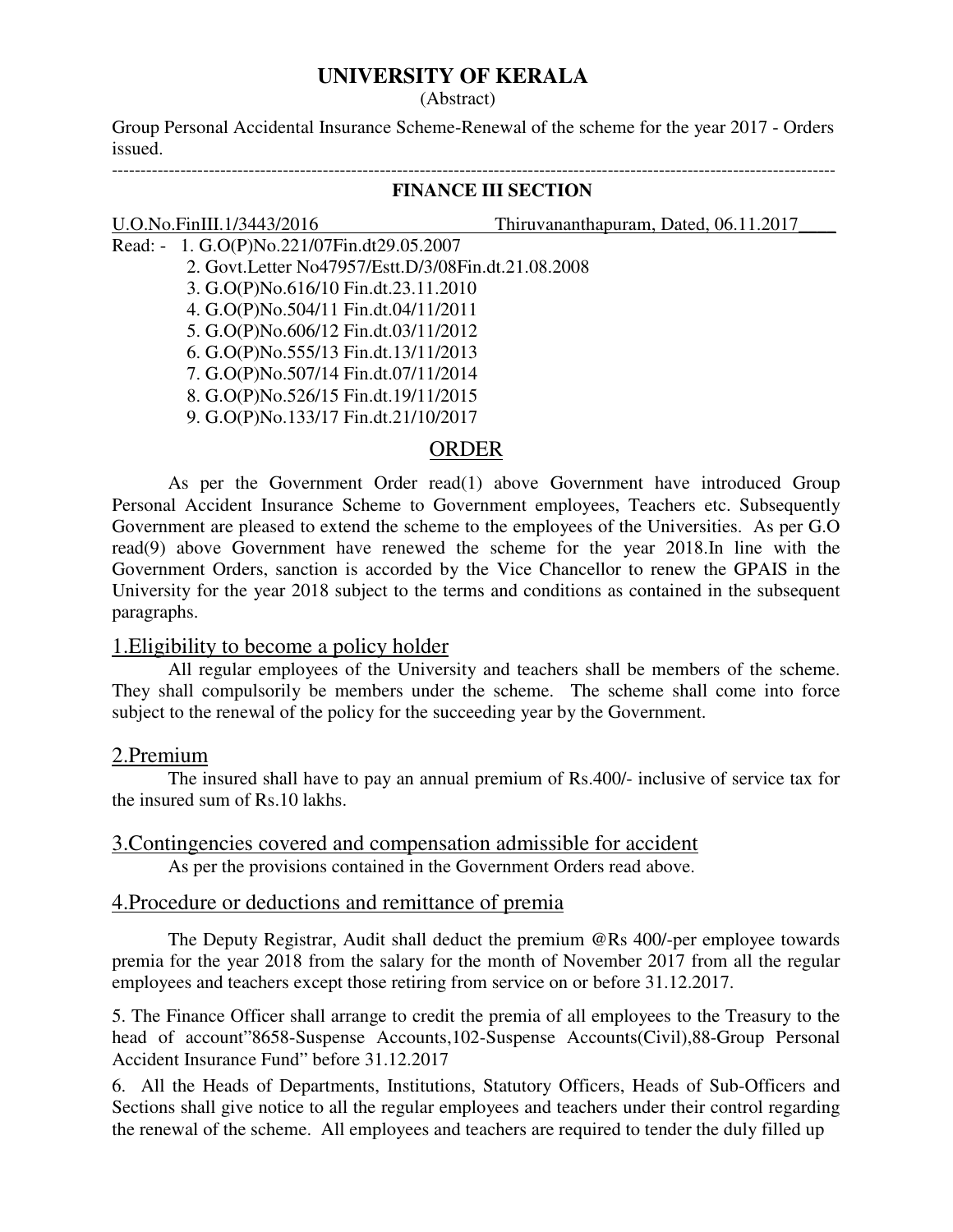nomination in triplicate in the format appended ,to the Deputy Registrar(Audit), S.H.Campus, Palayam on or before 10.12.2017 duly noting the I.D.No of the employees. The Heads of Departments/Controlling Officers shall give wide publicity about the scheme among the employees, obtain the nomination from all the regular employees under him and forward the same along with his nomination to the Deputy Registrar Audit . The Heads of Departments /Controlling officers shall report the contingencies if any, in time to the Registrar.

7. In the case of Employees on deputation /LWA etc during the month of November 2017 and in the case of those whose premia cannot be deducted through the automated Pay Roll System including fresh recruits, IU transferees etc. they shall remit the amount of premium directly to the Treasury and produce the Chalan receipt and the nomination form to the Deputy Registrar, Audit before 20.12.2017. The employees shall be responsible for the timely remittance of the premium.

8. All the other terms and conditions , definitions, procedure for preferring the claims etc shall be as provided in the Government Orders read above and as amended from time to time by the Government.

9. All the Heads of Departments/Offices/Statutory Officers/Section Heads will see that the employees under them have enrolled in this scheme in time and submitted their filled up nomination form and they shall be personally liable for the non-enrollment of the employees coming under him/her and the claims occurring their after.

10. The salary for December, 2017 shall be disbursed only after the receipt of the duly filled up nomination form.

11. The self drawing officers shall furnish a certificate in the self declaration of Attendance for claiming salary for December, 2017 that they have submitted the nomination. In the case of subordinate staff, the controlling Officers shall certify in the Attendance Report for claiming salary of subordinate staff for the month of December, 2017 that the duly filled up nominations have been obtained from the employees.

12. The Deputy Registrar, Audit, S.H. Campus shall collect the nominations from all the employees concerned and keep under his/her safe custody along with the list of employees including those remitted the premia in cash.

> **By Order of the Vice-Chancellor**  Sd/ **REGISTRAR.**

To

1. All Heads of Branches/Departments/Sections/Sub Offices/Centres.

- 2. PSs to V.C/P.V.C. & P.A. to Registrar/C.E./F.O./DPD.
- 3. The Joint Registrar, Campus Administration.
- 4. All JRs/DRs/ARs/Sections.
- 5. The Government Auditor.
- 6. PRO & IT Cell for hoisting in websites
- 7. File/Stock File.

Forwarded/By Order

**SECTION OFFICER**